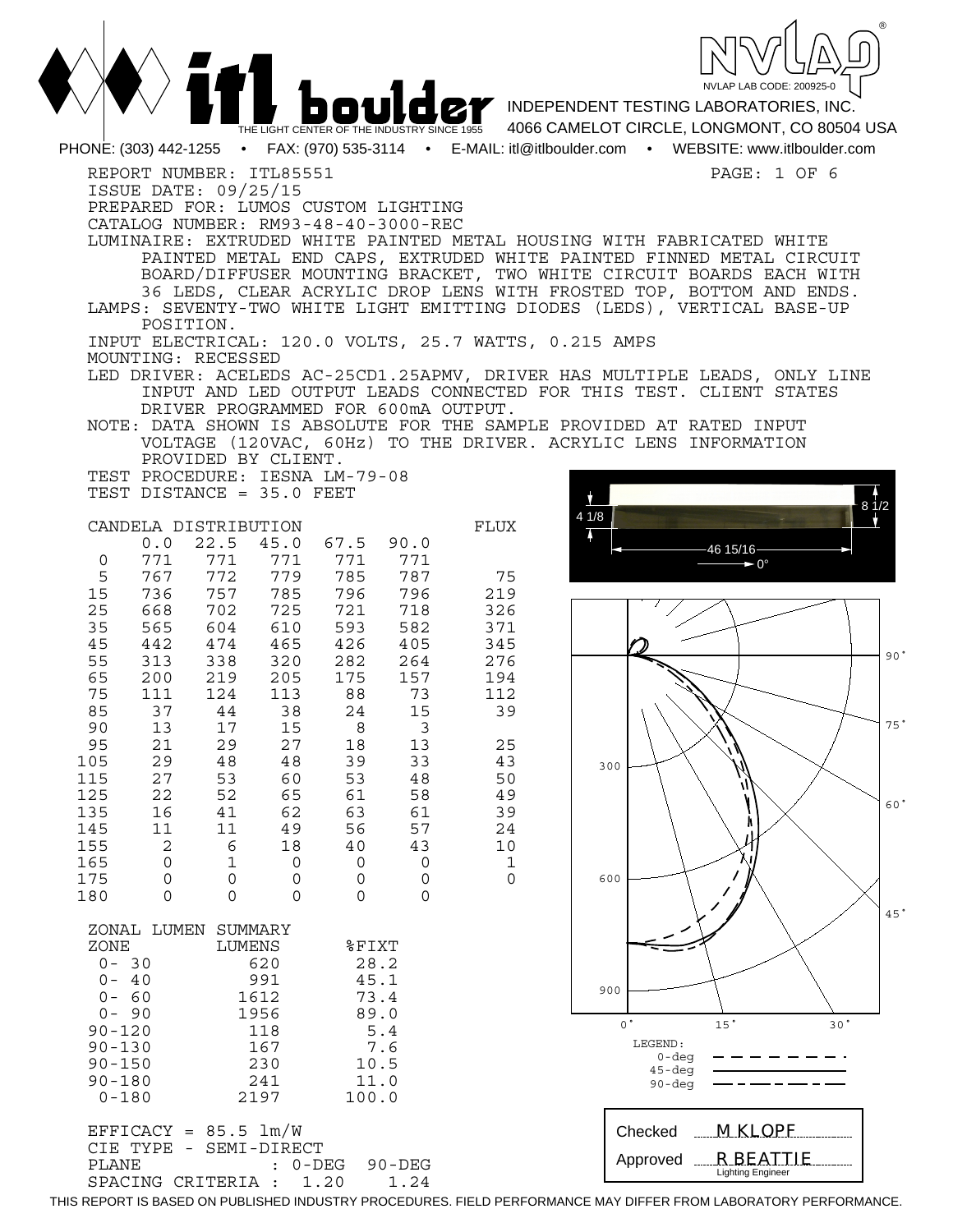



INDEPENDENT TESTING LABORATORIES, INC. 4066 CAMELOT CIRCLE, LONGMONT, CO 80504 USA PHONE: (303) 442-1255 • FAX: (970) 535-3114 • E-MAIL: itl@itlboulder.com • WEBSITE: www.itlboulder.com

REPORT NUMBER: ITL85551 PAGE: 2 OF 6 ISSUE DATE: 09/25/15 PREPARED FOR: LUMOS CUSTOM LIGHTING

| PLANE.          | : 0-DEG 90-DEG |       |
|-----------------|----------------|-------|
| LUMINOUS LENGTH | :46.937        | 1.438 |
| HEIGHT OF SIDE  | : 4.125        | 4.125 |

 LUMINANCE DATA IN CANDELA/SQ M ANGLE AVERAGE AVERAGE AVERAGE IN DEG 0-DEG 45-DEG 90-DEG 45 13200. 4887. 3400. 55 11138. 3215. 2074. 65 9147. 2032. 1193. 7419. 85 4865. 402. 117.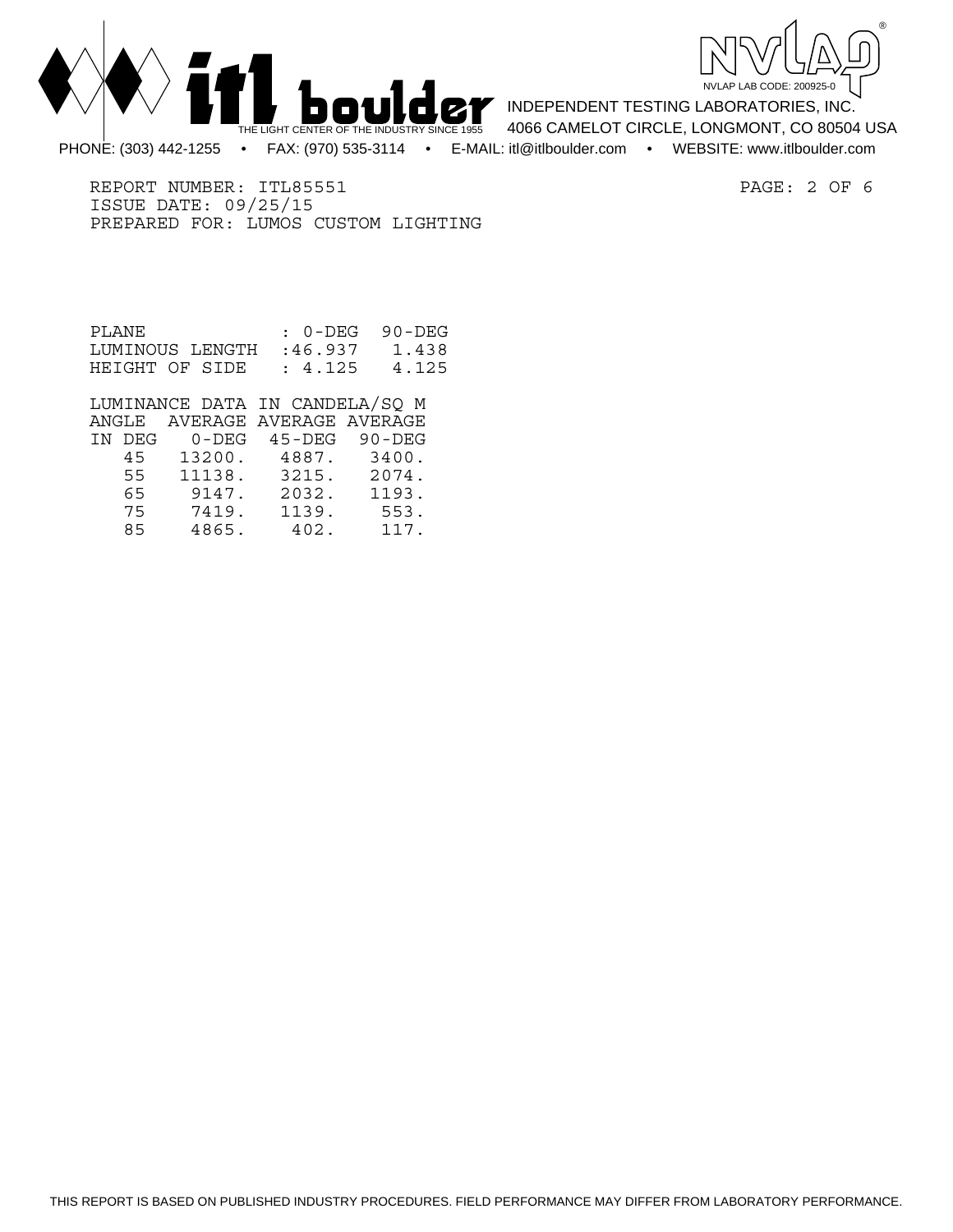



INDEPENDENT TESTING LABORATORIES, INC. 4066 CAMELOT CIRCLE, LONGMONT, CO 80504 USA

PHONE: (303) 442-1255 • FAX: (970) 535-3114 • E-MAIL: itl@itlboulder.com • WEBSITE: www.itlboulder.com

REPORT NUMBER: ITL85551 PAGE: 3 OF 6

ISSUE DATE: 09/25/15 PREPARED FOR: LUMOS CUSTOM LIGHTING

CANDELA DISTRIBUTION

LATERAL ANGLE

| 0.0                       | 0.0<br>771       | 22.5<br>771      | 45.0<br>771 | 67.5<br>771 | 90.0<br>771 |
|---------------------------|------------------|------------------|-------------|-------------|-------------|
| 5.0                       | 767              | 772              | 779         | 785         | 787         |
| 10.0                      | 757              | 769              | 790         | 801         | 803         |
| 15.0<br>20.0              | 736<br>708       | 757<br>737       | 785<br>765  | 796<br>766  | 796<br>762  |
| 25.0                      | 668              | 702              | 725         | 721         | 718         |
| 30.0                      | 621              | 657              | 671         | 666         | 657         |
| 35.0<br>40.0              | 565<br>504       | 604<br>542       | 610<br>541  | 593<br>511  | 582<br>492  |
| 45.0                      | 442              | 474              | 465         | 426         | 405         |
| 50.0                      | 377              | 405              | 390         | 348         | 330         |
| 55.0<br>60.0              | 313<br>254       | 338<br>276       | 320<br>258  | 282<br>225  | 264<br>207  |
| 65.0                      | 200              | 219              | 205         | 175         | 157         |
| 70.0                      | 153              | 170              | 157         | 131         | 114         |
| 75.0                      | 111<br>72        | 124<br>81        | 113<br>75   | 88<br>58    | 73<br>47    |
| 80.0<br>85.0              | 37               | 44               | 38          | 24          | 15          |
| 90.0                      | 13               | 17               | 15          | 8           | 3           |
| 95.0                      | 21<br>28         | 29               | 27          | 18<br>29    | 13<br>23    |
| 100.0<br>105.<br>0        | 29               | 41<br>48         | 39<br>48    | 39          | 33          |
| 110.0                     | 28               | 51               | 55          | 47          | 41          |
| 115.<br>0                 | 27               | 53               | 60          | 53          | 48          |
| 120.0<br>125.0            | 24<br>22         | 54<br>52         | 63<br>65    | 58<br>61    | 54<br>58    |
| 130.0                     | 19               | 48               | 64          | 63          | 60          |
| 135.<br>0                 | 16               | 41               | 62          | 63          | 61          |
| 140.0<br>145.<br>$\Omega$ | 13<br>11         | 25<br>11         | 57<br>49    | 60<br>56    | 60<br>57    |
| 150.<br>0                 | 6                | 8                | 38          | 50          | 52          |
| 155.<br>0                 | 2                | 6                | 18          | 40          | 43          |
| 160.<br>0<br>165.<br>0    | $\mathbf 1$<br>0 | 3<br>$\mathbf 1$ | 2<br>0      | 17<br>0     | 27<br>0     |
| 170.<br>0                 | 0                | 0                | 0           | 0           | 0           |
| 175.<br>0                 | 0                | 0                | 0           | 0           | 0           |
| 180.<br>0                 | 0                | 0                | 0           | 0           | 0           |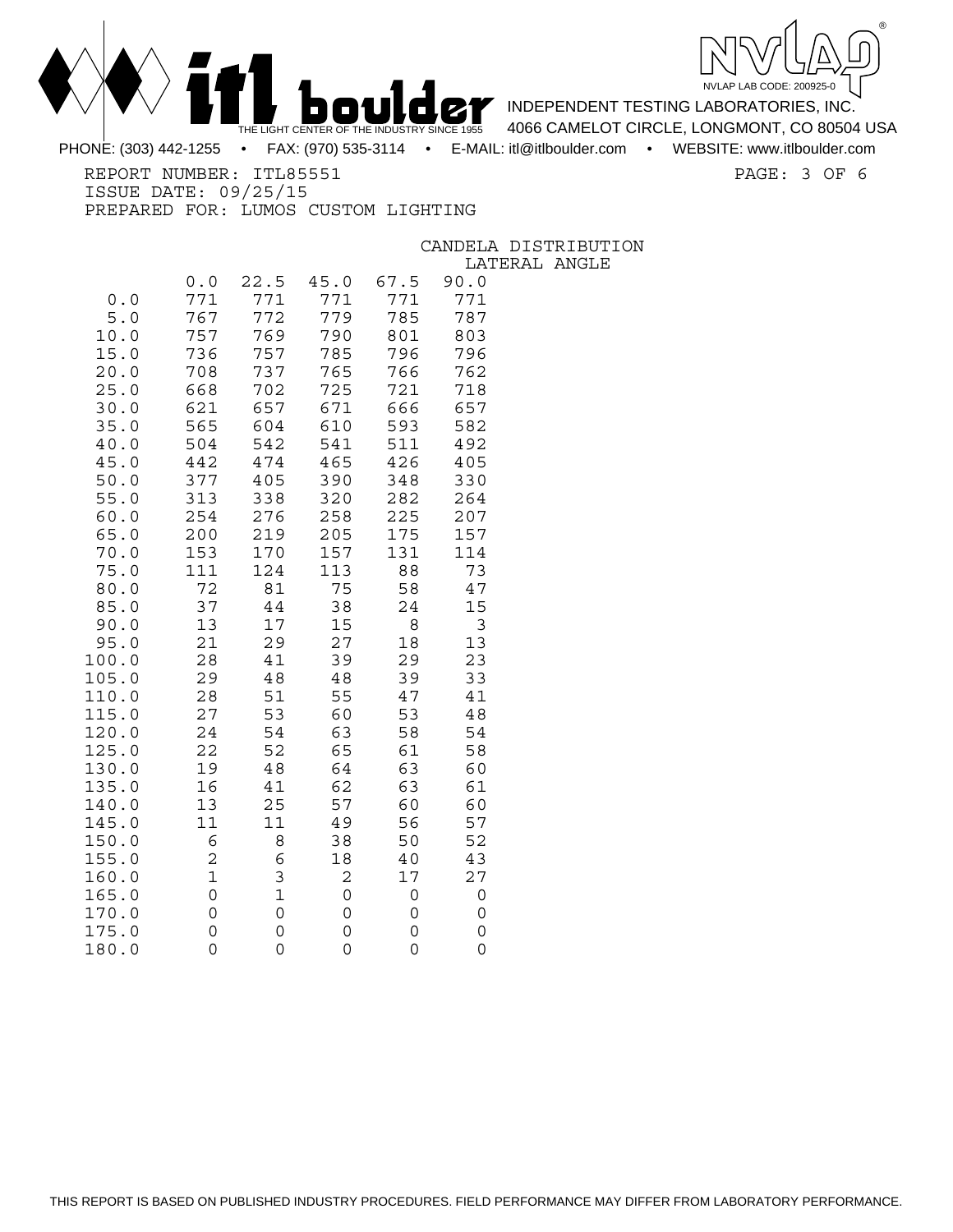



INDEPENDENT TESTING LABORATORIES, INC. 4066 CAMELOT CIRCLE, LONGMONT, CO 80504 USA PHONE: (303) 442-1255 • FAX: (970) 535-3114 • E-MAIL: itl@itlboulder.com • WEBSITE: www.itlboulder.com

REPORT NUMBER: ITL85551 PAGE: 4 OF 6 ISSUE DATE: 09/25/15 PREPARED FOR: LUMOS CUSTOM LIGHTING

| 5-DEGREE            |              | 10-DEGREE           |      |
|---------------------|--------------|---------------------|------|
| ZONAL LUMEN SUMMARY |              | ZONAL LUMEN SUMMARY |      |
| $0 -$<br>5          | 19           | 10<br>$0 -$         | 75   |
| $5 -$<br>10         | 56           | 20<br>$0 -$         | 293  |
| $10 -$<br>15        | 93           | 30<br>$0 -$         | 620  |
| $15 -$<br>20        | 126          | 40<br>$0 -$         | 991  |
| $20 -$<br>25        | 153          | $0 -$<br>50         | 1336 |
| $25 -$<br>30        | 173          | $0 -$<br>60         | 1612 |
| $30 -$<br>35        | 185          | 70<br>$0 -$         | 1805 |
| $35 -$<br>40        | 187          | 80<br>$0 -$         | 1917 |
| $40 -$<br>45        | 179          | $0 - 90$            | 1956 |
| $45 -$<br>50        | 166          | $0 - 100$           | 1981 |
| $50 -$<br>55        | 148          | $0 - 110$           | 2024 |
| $55 -$<br>60        | 128          | $0 - 120$           | 2075 |
| $60 -$<br>65        | 107          | $0 - 130$           | 2123 |
| $65 -$<br>70        | 86           | $0 - 140$           | 2162 |
| $70 -$<br>75        | 66           | $0 - 150$           | 2186 |
| $75 -$<br>80        | 46           | $0 - 160$           | 2196 |
| $80 -$<br>85        | 28           | $0 - 170$           | 2197 |
| $85 -$<br>90        | 11           | $0 - 180$           | 2197 |
| $90 - 95$           | 9            |                     |      |
| $95 - 100$          | 16           |                     |      |
| $100 - 105$         | 20           |                     |      |
| $105 - 110$         | 23           |                     |      |
| $110 - 115$         | 25           |                     |      |
| $115 - 120$         | 25           |                     |      |
| $120 - 125$         | 25           |                     |      |
| $125 - 130$         | 24           |                     |      |
| $130 - 135$         | 21           |                     |      |
| $135 - 140$         | 18           |                     |      |
| 140-145             | 14           |                     |      |
| $145 - 150$         | 10           |                     |      |
| $150 - 155$         | 7            |                     |      |
| $155 - 160$         | 3            |                     |      |
| $160 - 165$         | $\mathbf{1}$ |                     |      |
| $165 - 170$         | $\mathsf{O}$ |                     |      |

170-175 0<br>175-180 0

 $175 - 180$ 

|     | 0-DEGREE   |               |
|-----|------------|---------------|
|     | ONAL LUMEN | <b>SUMMAR</b> |
| 0 – | 10         | 75            |
| 0 – | 20         | 293           |
|     | $0 - 30$   | 620           |
| 0 – | -40        | 991           |
| 0 – | 50         | 1336          |
| 0 – | 60         | 1612          |
| 0 – | 70         | 1805          |
| 0 – | - 80       | 1917          |
| 0 – | - 90       | 1956          |
|     | 0-100      | 1981          |
|     | 0-110      | 2024          |
|     | 0-120      | 2075          |
|     | 0-130      | 2123          |
|     | 0-140      | 2162          |
|     | 0-150      | 2186          |
|     | 0-160      | 2196          |
|     | 0-170      | 2197          |
|     | ∩_1 ԶՈ     | 7197          |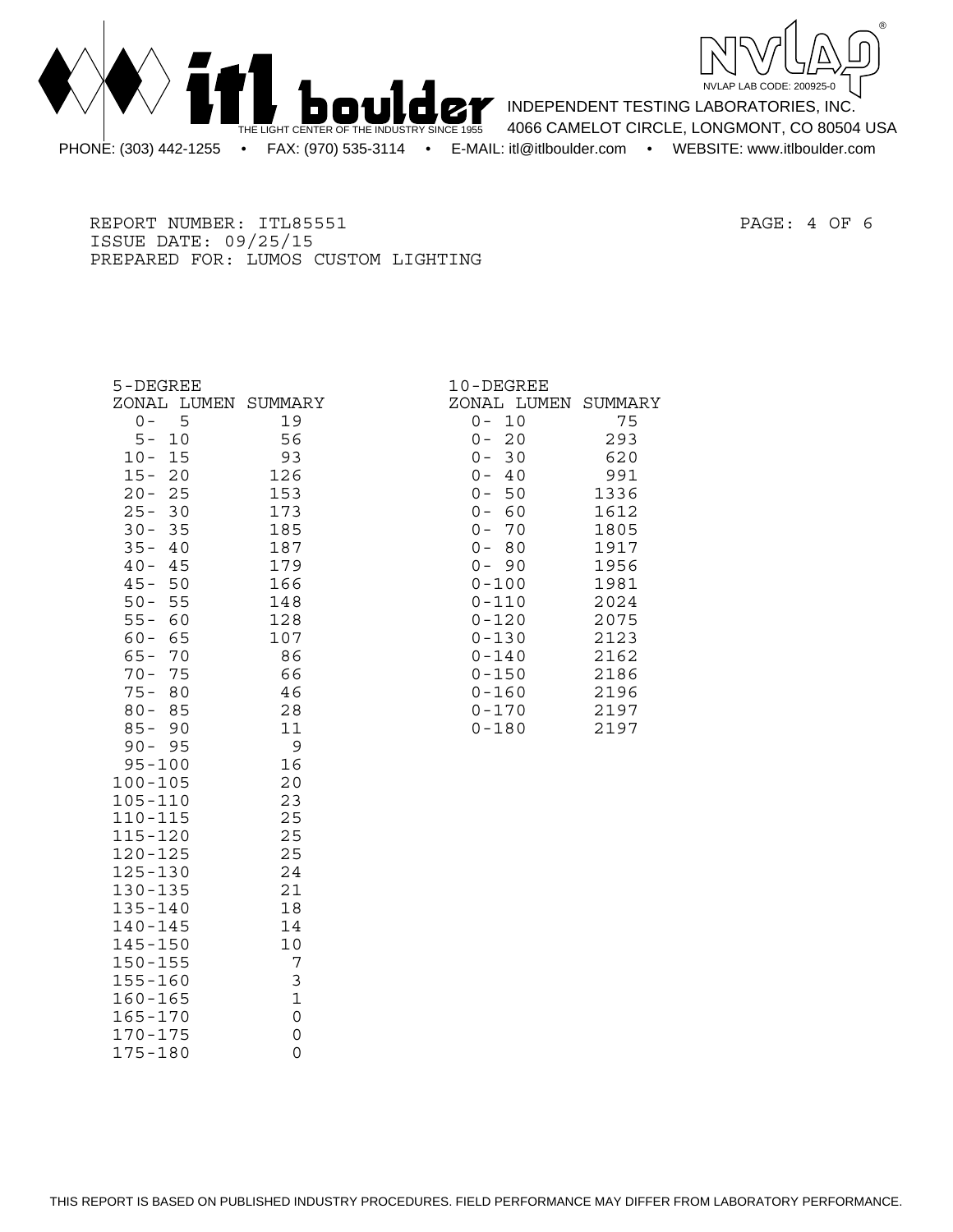



INDEPENDENT TESTING LABORATORIES, INC. 4066 CAMELOT CIRCLE, LONGMONT, CO 80504 USA

REPORT NUMBER: ITL85551 PAGE: 5 OF 6

ISSUE DATE: 09/25/15

PREPARED FOR: LUMOS CUSTOM LIGHTING

 COEFFICIENTS OF UTILIZATION - ZONAL CAVITY METHOD EFFECTIVE FLOOR CAVITY REFLECTANCE 0.20

| RC | 80                   | 70                 | 50        | 30           | 10       |    |
|----|----------------------|--------------------|-----------|--------------|----------|----|
| RW | 50 30<br>70<br>- 1 O | 50 30 10<br>70     | 50 30 10  | 50 30 10     | 50 30 10 | 0  |
| 0  | 116116116116         | 112112112112       | 105105105 | 98 98<br>98. | 92 92 92 | 89 |
|    | 107102 98 95         | 103 99 95 92       | 93 90 87  | 8583<br>87   | 82 80 78 | 76 |
| 2  | 98 90 83 78          | 94 87<br>8176      | 82 77 73  | 77 73 70     | 72 69 67 | 64 |
| 3  | 89 80<br>72<br>-66   | 77 70<br>86<br>-64 | 73 67 62  | 69 64 60     | 65 61 57 | 55 |
| 4  | 82 71 63 56          | 79 69 61 55        | 65 59 53  | 61 56 52     | 58 54 50 | 47 |
| 5  | 76 64 55 49          | 73 62 54 48        | 59 52 47  | 56 50 45     | 53 48 44 | 41 |
| 6  | 70 58 49<br>43       | 68 56 48 42        | 53 46 41  | 50 44 40     | 48 43 39 | 37 |
| 7  | 65 52 44 38          | 63 51 43 38        | 48 42 37  | 46 40 36     | 44 39 35 | 33 |
| 8  | 61 48 40 34          | 59 47 39 34        | 44 38 33  | 42 36 32     | 40 35 31 | 29 |
| 9  | 57<br>44 36 31       | 55 43<br>36 30     | 41 34 30  | 39 33 29     | 37 32 28 | 26 |
| 10 | 53 41<br>33 28       | 52 40 33 28        | 38 32 27  | 36 31 26     | 35 30 26 | 24 |

ALL CANDELA, LUMENS, LUMINANCE, AND VCP VALUES IN THIS REPORT ARE BASED ON ABSOLUTE PHOTOMETRY. THE COEFFICIENT OF UTILIZATION VALUES ARE BASED ON THE TOTAL ABSOLUTE LUMEN OUTPUT OF THIS TEST SAMPLE.